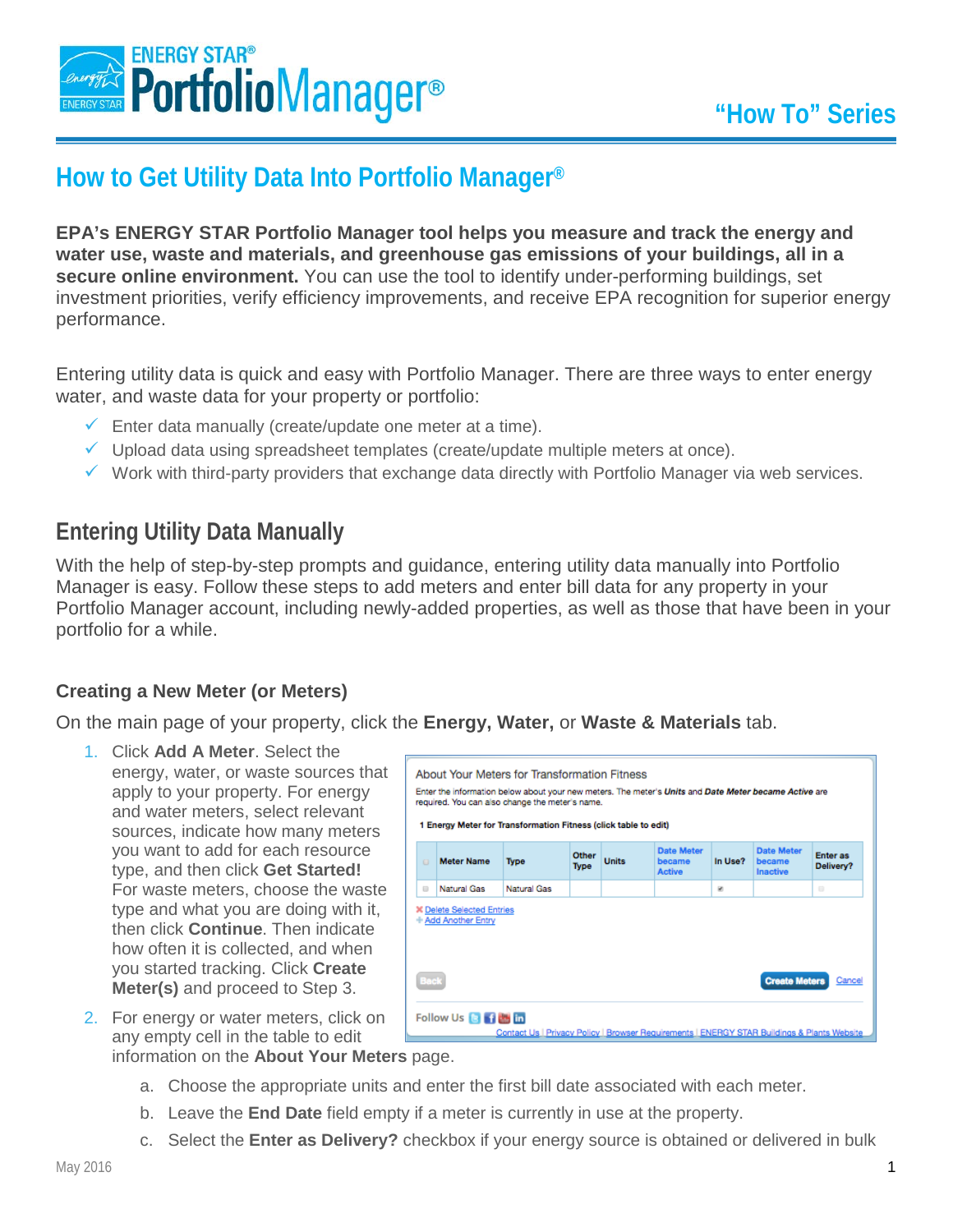quantities, as opposed to being metered (e.g., fuel oil).

- d. Click **Add Another Entry** if you need to add another meter.
- e. Click **Continue.**
- 3. On the **Your Meter Entries** page, click **Add Another Entry** to enter bill information for each meter.
	- a. Enter the start and end date and usage for each entry.
	- b. Select the **Estimation**

| W Natural Gas Edit                   |                                                                                                                           |                                                                                                                       |                                   |          |                                             |  |
|--------------------------------------|---------------------------------------------------------------------------------------------------------------------------|-----------------------------------------------------------------------------------------------------------------------|-----------------------------------|----------|---------------------------------------------|--|
|                                      | <b>Start Date</b>                                                                                                         | <b>End Date</b>                                                                                                       | Usage<br>ccf (hundred cubic feet) | Cost (S) | <b>Estimation</b>                           |  |
| $\qquad \qquad \qquad \qquad \qquad$ | 4/1/2013                                                                                                                  | 4/30/2013                                                                                                             | 1,000                             | 1.000.00 | $\qquad \qquad \qquad \qquad \qquad$        |  |
| $\Box$                               | 5/1/2013                                                                                                                  | 5/31/2013                                                                                                             | 1.000                             | 1.000.00 | $\qquad \qquad \qquad \qquad \qquad \qquad$ |  |
| 8                                    |                                                                                                                           |                                                                                                                       |                                   |          | $\Box$                                      |  |
|                                      | <b>3</b> Delete Selected Entries<br>- Add Another Entry<br>Learn how to copy/paste<br>Upload data in bulk for this meter: |                                                                                                                       |                                   |          |                                             |  |
|                                      | You can copy/paste into the table above<br>Choose File No file chosen                                                     | (instructions in this FAQ), or upload an Excel<br>spreadsheet using our simple spreadsheet template.<br><b>Upload</b> |                                   |          |                                             |  |

checkbox to identify an entry as a non-measured value (e.g., your utility bill was returned as an estimation of your monthly usage and you expect to update the actual consumption later, when it becomes available).

- c. For energy, select the **Green Power?** checkbox if any of your energy usage was purchased from renewable energy sources. Provide details in the pop-up window, such as quantity, source, and generation location.
- d. For waste, you may optionally indicate the disposal destination.
- e. Once you're finished adding entries, click **Continue**.
- 4. After you click **Continue**, you see the **Select Meters to Include in Metrics** page. On this page, you indicate which meters Portfolio Manager should use when calculating metrics for your property.
	- a. Select which meters you want to include and what the meters measure, and then click **Apply Selections.**
	- b. If the utility meters listed do not cover all utility consumption at the building, indicate the section(s) of the properties that your meters service.

### **Entering or Modifying Utility Data for Existing Meters**

You can also enter utility data for existing meters in Portfolio Manager.

- $\checkmark$  On your property's main page, click the applicable meters tab. In the table below the trend chart, select the name of the Meter for which you want to add/edit data.
- On the **Manage Bills (Meter Entries)** page for your meter, click anywhere in the table to edit entries, select the checkbox next to any entry and click **Delete Selected Entries** at the bottom of the page to delete data, or click **Add Another Entry** to add more information. After you finish making changes or adding data, click **Save Bills**.

*Avoid Double-Counting Energy Data*

To ensure your energy is not double-counted, do not select both sub-meters and their master meter when specifying meters to add to total consumption.

## *Data Errors*

If there is an error in your meter data (e.g., overlaps or gaps greater than1 day in your meter entry dates), Portfolio Manager will alert you of the error and direct you to the affected meter(s) so you can make the necessary edits.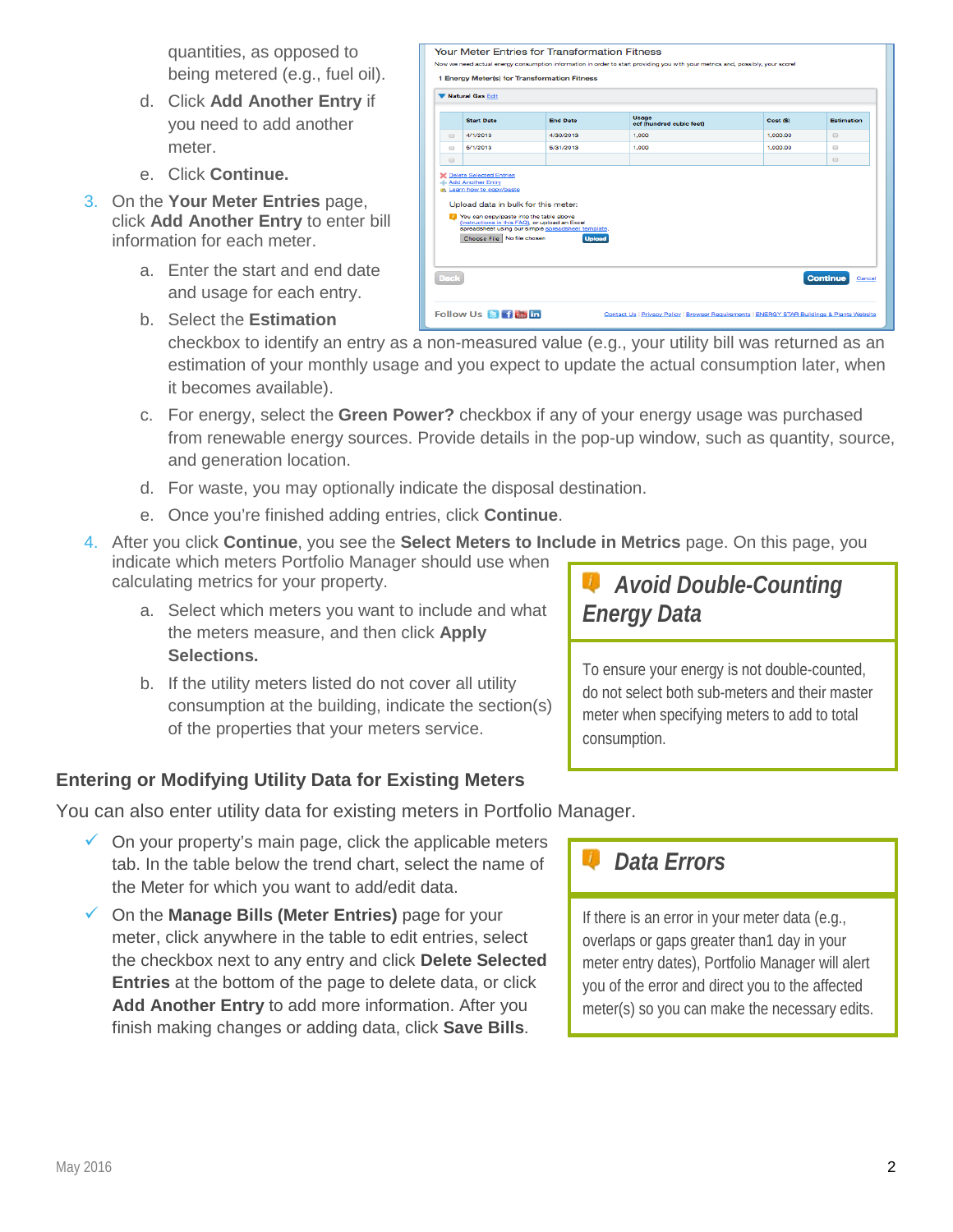# **Using Spreadsheet Uploads**

Spreadsheet templates allow you to quickly and easily upload data into Portfolio Manager using a few steps. You can upload data for a single meter,

for multiple meters at one property, or for multiple meters across multiple properties.

### **Uploading Data for a Single Meter**

Follow these steps to upload data for a single meter:

- 1. Click the **Energy, Water, or Waste & Materials** tab of your property, and then click **on the Meter name for which you want to upload data**.
- 2. Click **spreadsheet template** at the bottom of the page, under "Upload Data in Bulk".
- 3. Save the spreadsheet file that loads in your browser, and then open it to enter meter information. When you are finished entering

|    | А                 | R               | с                                                             | D      |
|----|-------------------|-----------------|---------------------------------------------------------------|--------|
| 1  |                   |                 | <b>Electric Consumption Data for Electric Meter #1 (kBtu)</b> |        |
| 2  |                   |                 |                                                               |        |
| 3  | <b>Start Date</b> | <b>End Date</b> | Usage                                                         | Cost   |
| 4  | 1/1/2008          | 1/31/2008       | 11457                                                         | 589.45 |
| 5  | 2/1/2008          | 2/28/2008       | 10645                                                         | 450.65 |
| 6  | 3/1/2008          | 3/31/2008       | 9945                                                          | 220.1  |
| 7  | 4/1/2008          | 4/30/2008       | 7355                                                          | 235.67 |
| 8  | 5/1/2008          | 5/31/2008       | 6698                                                          | 209.86 |
| 9  | 6/1/2008          | 6/30/2008       | 6235                                                          | 200.54 |
| 10 | 7/1/2008          | 7/31/2008       | 5322                                                          | 193.24 |
| 11 | 8/1/2008          | 8/31/2008       | 6234                                                          | 200.53 |
| 12 | 9/1/2008          | 9/30/2008       | 8655                                                          | 278.45 |
| 13 | 10/1/2008         | 10/31/2008      | 9357                                                          | 354.24 |
| 14 | 11/1/2008         | 11/30/2008      | 10112                                                         | 395.23 |
| 15 | 12/1/2008         | 12/31/2008      | 12466                                                         | 532.45 |
| 16 |                   |                 |                                                               |        |

information, save the spreadsheet to your computer. **NOTE:** Do not change any formatting in the spreadsheet, including column headers, as this will cause an error in the upload process.

- 4. When you're ready to upload this file, go back to the **Manage Bills** page (where you originally generated the spreadsheet). You have two options:
	- **Copy & Paste.** Copy your data (but not the header row), by highlighting it and selecting Ctrl+C, then **Paste** it into an empty "Start Date" field by selecting Ctrl+V. Then "Save Bills."
	- **Upload File.** Browse to the completed template you saved on your computer, click **Open**, and then click **Upload**. Portfolio Manager then automatically enters the new meter entries for your property.

#### **Uploading Data for Multiple Meters at One or More Properties**

Follow these steps to add multiple meters and/or bills for one or more existing properties:

- 1. At the bottom of the **MyPortfolio** tab, click **Upload and/or update multiple properties.**
- 2. In the **Edit and Manage Information** section, click **Create an Upload Template**
- 3. Select the task you are performing ("Add Meters to Existing Properties" or "Add Bills to Existing Meters") and the properties you want to include in the template. Click **Create & Download Template**.
- 4. Save the spreadsheet file that loads in your browser, and then open it to enter required information, such as dates and energy consumption amounts. When you are finished entering information, save the spreadsheet to your computer. **NOTE:** Do not change any formatting in the spreadsheet, including column headers, as this will cause an error in the upload process.
- 5. When you're ready to upload the spreadsheet, go back to the **Upload and/or update multiple properties** page. In the **Upload Spreadsheets** section, select the appropriate option from the **Type of Upload** drop-down menu. Browse for the spreadsheet you saved on your computer, click **Open**, and then click **Upload**. Portfolio Manager then automatically adds the data to your portfolio.